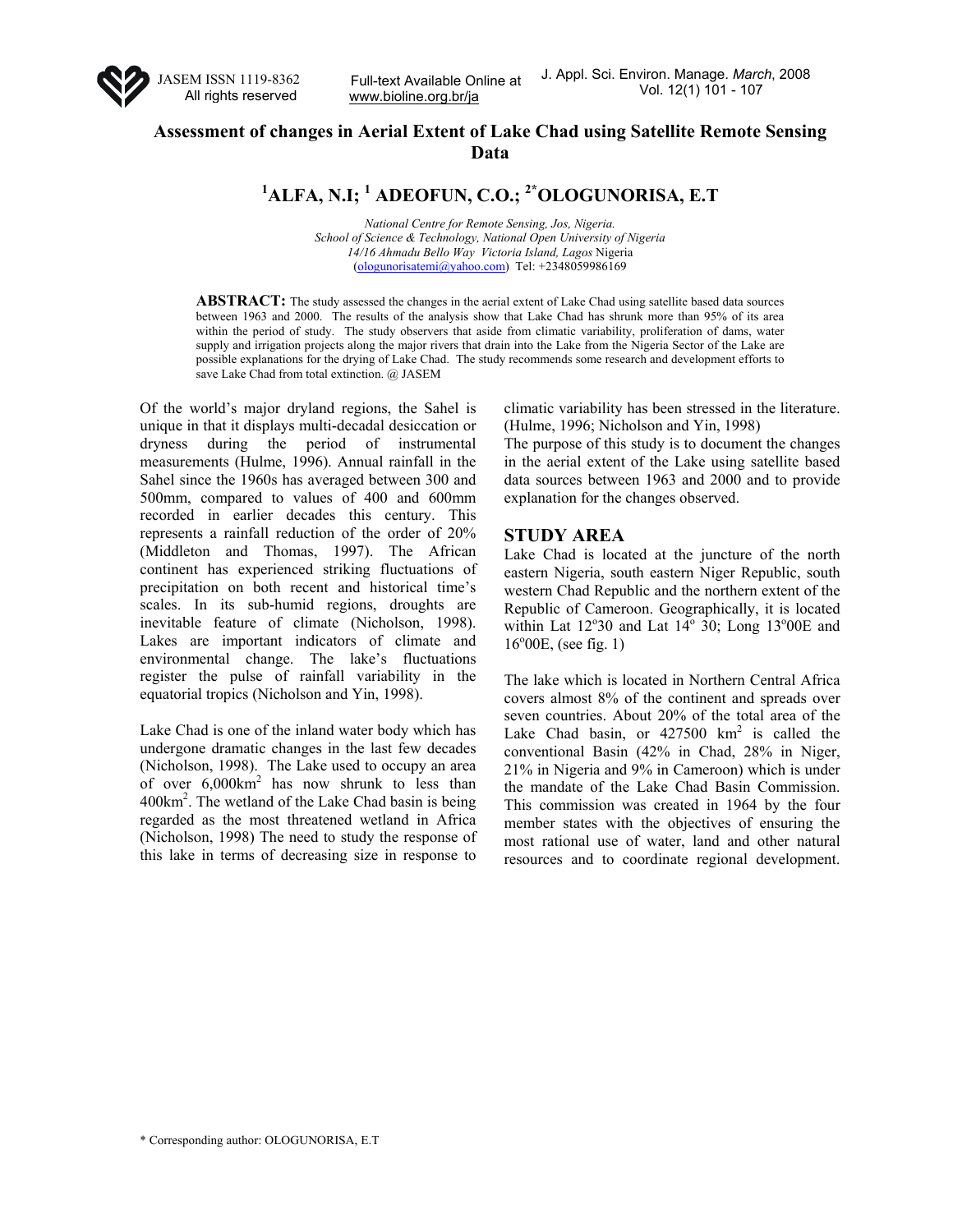

Fig. 1 The study area – Lake Chad

Lake Chad is a terminal depression with the seven basin countries grouped around it of which four are in direct contact with the lakes, and these are Nigeria, Niger, Chad and Cameron. In Nigeria, two sub-basin drain into the Lake.

- The Yedseram/Ngadda sub-basin to the north
- Hadejia/Jama are Komadougu/Yobe subbasin to the north.

The Yedseram River and its tributaries rise in the Mandara hills and it 'loses' most of its water while flowing northwards through a 7-km-wide flood plain. Further downstream, together with the Ngadda River, it forms an 80-km<sup>2</sup> swamp and does not maintain a definable watercouses to the Lake.

The Komadougou/Yobe River is the border between Nigeria and Niger over the last 300km. Upstream of the confluence of the Hadejia and Jama are rivers the Hadejia-Nguru wetlands (fadamas) start. These covers a total area of about  $6000 \text{km}^2$  and a water surface area of about  $2000 \text{km}^2$ . All rivers crossing this areas loose flow as a result of evaporation and evapotranspiration and infiltration to recharge the groundwater. The inflow is more than  $2 \text{ km}^3/\text{year}$ , the outflow between 0.6 and 0.7km/year. When the inflow is more than  $2km^3$ /year, the outflow gradually increases to  $1.2 \text{km}^3/\text{year}$ . At the upstream, the peak flow is at the end of the August and rises and falls rapidly reflecting the sporadic nature of heavy rainfall and the largely impermeable strata. Downstream the peak flow is in January. The flow into Lake Chad is about 0.5 km<sup>3</sup> year. In Niger, in addition to the border Komodougou/Yobe River,

there are the Koramas in the south of the country close to the border with Nigeria. These are seasonal rivers and their flow does not reach Lake Chad.

## **METHODOLOGY**

The corona and Landsat imageries of Lake Chad for the year 1963, 1972, 1987 and 2000 acquired from the National Centre for Remote Sensing in Jos were used for the study. The water body was interpreted from the satellite

imageries through an interactive process in ERDAS Imagine environment.

 The area coverage of water body was calculated for each year under investigation. This makes it possible for the changes in the aerial extent of the lake to be monitored over the years.

#### **RESULTS AND DISCUSSION**

The aerial extent of the lake in October, 1963 as interpreted from the corona space photograph is as shown in Fig 2. The water surface is evenly distributed within the adjoining four countries (Niger, Nigeria, Chad and Cameroon). The Lake surface was estimated to cover an approximate area of  $20,900 \text{km}^2$ .

Figure 3 shows the aerial extent of the lake as interpreted from Landsat MSS of 1972. The lake surface area was estimated to cover about  $16884 \text{km}^2$ during this period.

The aerial extent of the lake in October 1987 as interpreted from Landsat TM is as shown in Fig 4. The blue colour representing water body has decreased significantly while the brownish colour depicting sand dunes has increased. The lake surface was estimated to cover about 1,746km<sup>2</sup> at this period.

Figure 5 present the lake water surface in October 2000 as interpreted from Landsat ETM. The brownish colour(sand dune) become more pronounced while the blue colour (water body) shrinks. The lake surface was estimated to cover abut  $304 \text{km}^2$ .

Figure 6, illustrate the trends of the lake surface area between October 1963 and October 2000, although the rapid process is seen to have slowed down between 1987 and 2000 because of the diminished evaporation surface, there is still a dramatic decrease in the lake size.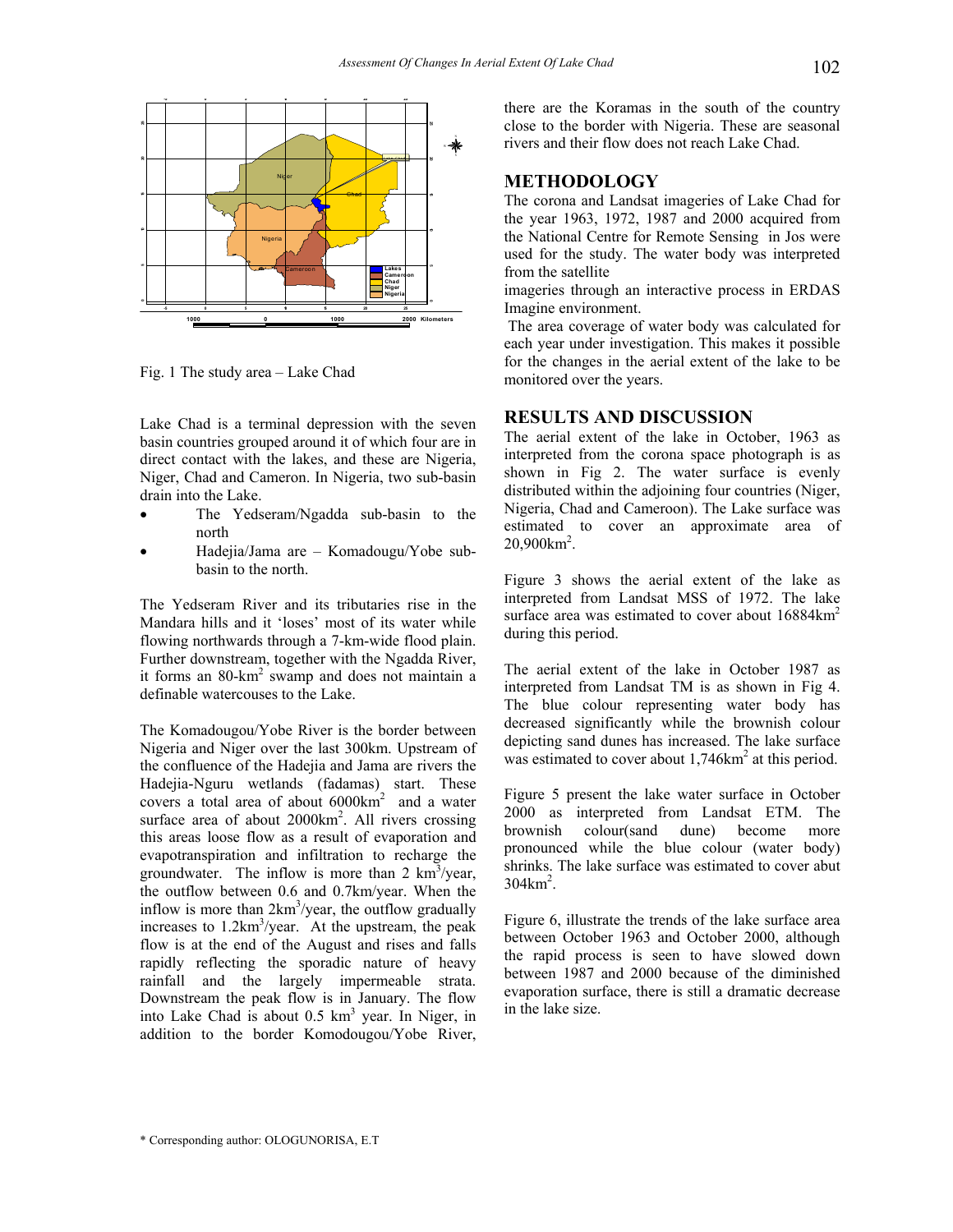

Fig. 2: Lake Chad in October 1963 from Corona fro m Space Photograph







**Fig. 3: Lake Chad in October 1972 from Landsat MSS** 

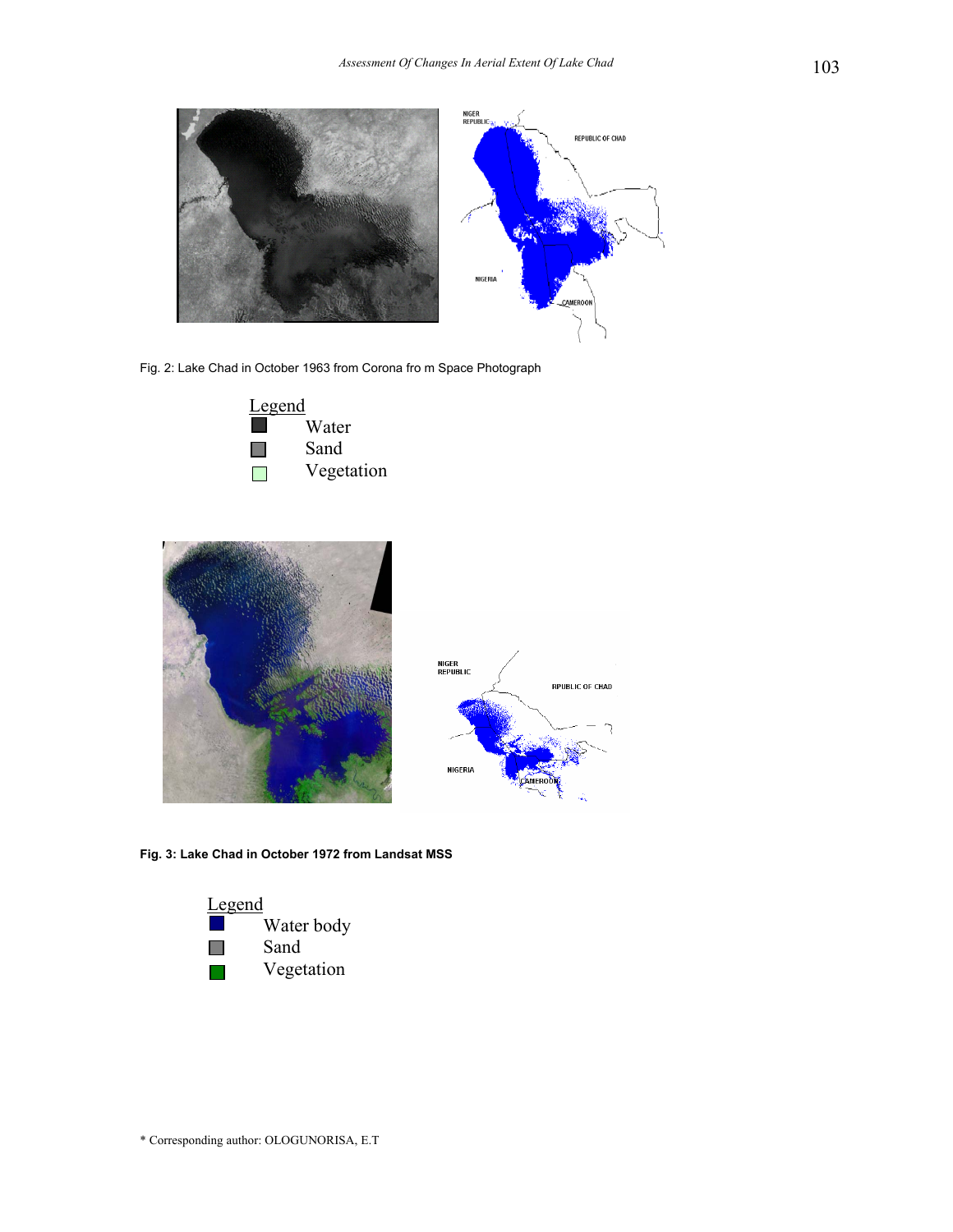



Fig. 4: Lake Chad in October 1987 from Landsat TM







Fig. 5: Lake Chad in October 2000 from Landsat

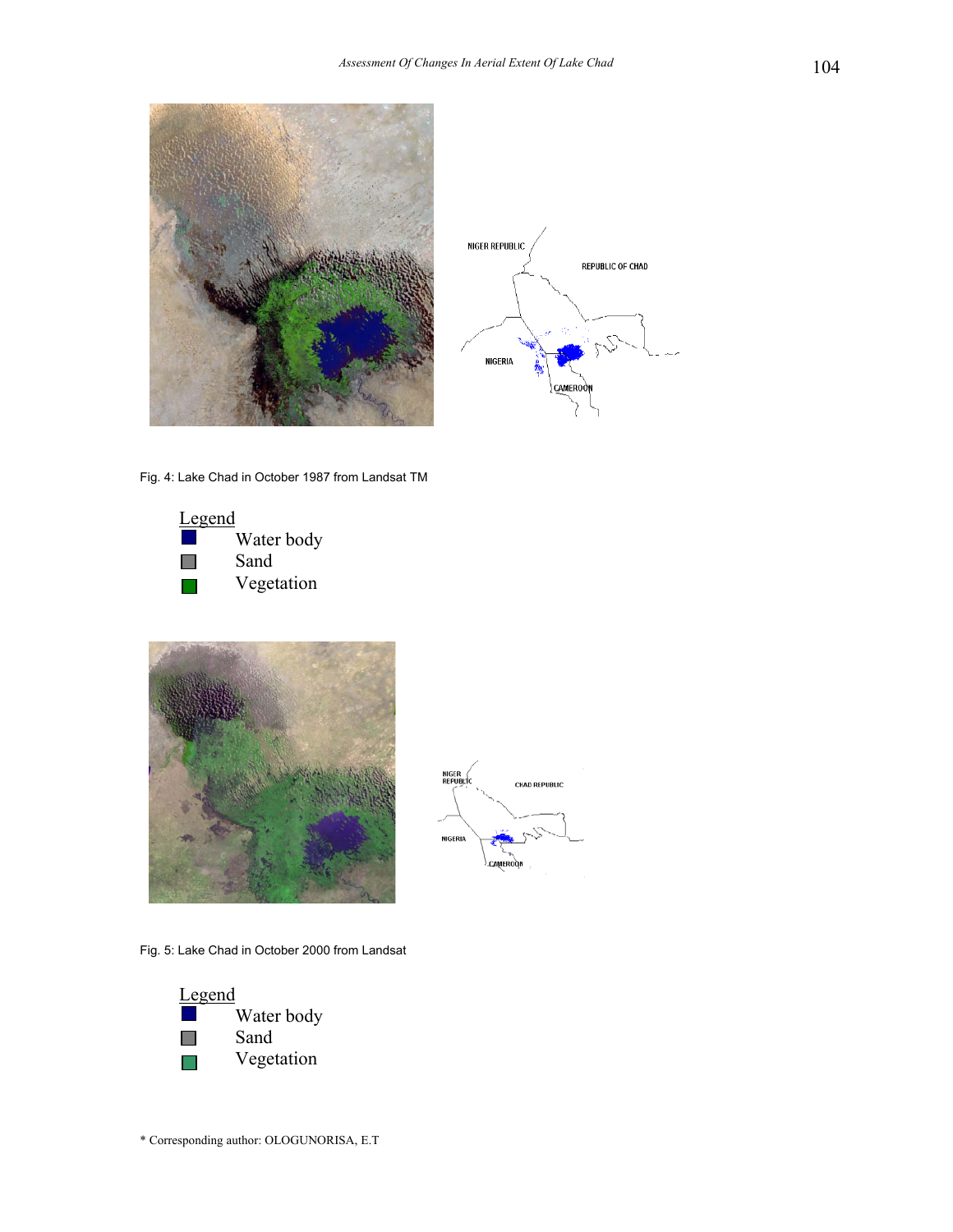

Fig. 6 Changes in Lake Chad Surface Area between 1963 and 2000

Since 1964, the lake level has continuously fallen with the surface area reducing from about 25,000 km<sup>2</sup> to less than  $2000 \text{km}^2$  while its volume has decreased by close to 60%. Lake Chad was once the sixth largest lake in the world, but its surface area has declined over recent decades to about 1/10 of its size in the 1960s. Severe drought in the 1970s and 1980s combined with diversions for irrigation, contributed to the shrinkage of the once-great inland sea. During the good days of Lake Chad, intensive irrigation and chemical application activities were practiced without consideration of the consequences.

The construction of dams along the Challawa and Kano rivers and other water projects in the regions that drains into Kaodugu Yobe River, which subsequently enters the Lake Chad, may have also contributed to the dryness of the Lake region, apart from its excessive use of irrigation and the desertification of the surrounding Sahel environment.

There are about 23 dams in the zone comprising Kano and Hadeija systems. Of all these, Tiga is the largest with surface area of 178km<sup>2</sup> storage capacity of  $1,988.00$  mcm and catchments area of  $6641 \text{km}^2$ ; followed by the Challawa Gorge dam with surface area of  $101.17 \text{km}^2$ , storage capacity of 969.00mcm and the catchments area of  $3,859$  km<sup>2</sup>. These activities have marginalized the land in the sahel and adversely impacted on the environment in general and the lake in particular.

Satellite data confirms that the most dramatic change and reduction in the lake size occurred between

October 1963 and October, 1972 from 2290km<sup>2</sup>. Between 1972 and 1987, the greatest reduction occurred from  $1684 \text{ km}^2$  to a mere  $1746 \text{ km}^2$ , i.e. a drastic loss of about  $1513 \text{km}^2$ . Coinciding with the drought periods 1972 to the 1980s in this region.

The ripples on the northern parts of the satellite images indicate the lake itself once covered sand dunes formed by the winds.

When it thrived, Lake Chad was one of those ironic points of planetary formation in that it seemed to defy the vast ocean of sand directly to its north. Located on the edge of the Sahara and bordering four countries – Chad, Cameroon, Nigeria and Niger – the immense area of this land locked lake has nearly disappeared in recent years. Persistent drought has caused the lake to drop from its former sixth place position in the list of the world's largest lakes; it is now one-tenth its former size. The basin of the lake is not naturally deep, therefore the surface area of the lake tented to spread out, keeping the total depth to little more 23 feet (7 metres). In recent years, rainfall patterns have begun to change and tributaries to Lake Chad have not been refilling the basin as rapidly as in the past. Consequently, the productive flora and fauna fed by the wetlands of the shallow lake have suffered greatly. This has led to significant changes for various communities of people that lived in the vicinity of lake. While for some, the now exposed lake bed has provided new land for cultivation, much of the available fresh water that might have been used for irrigation is no longer available. As rainfall rates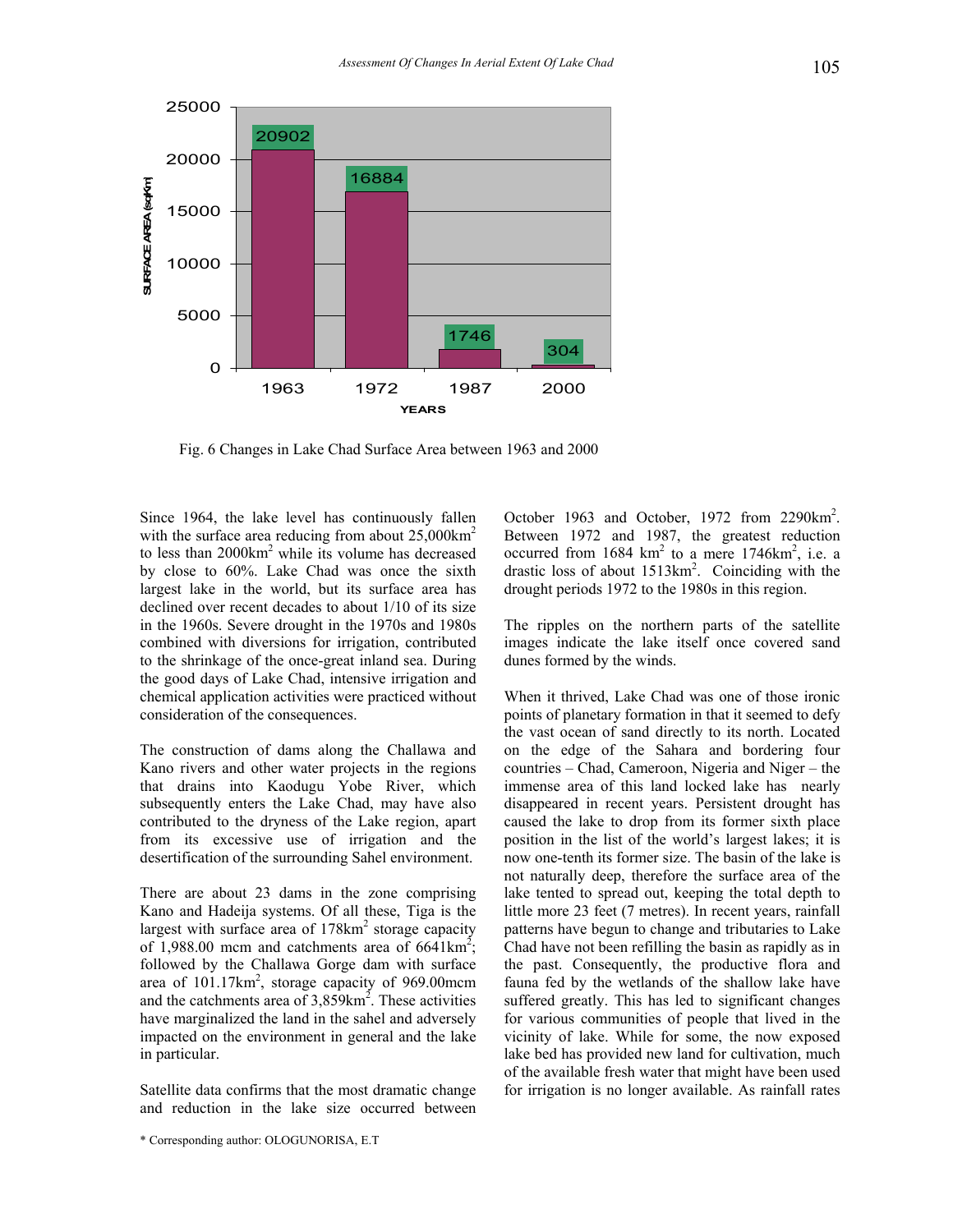appear to be declining year after year, people living nearby develop even greater dependence on the lake.

The history of human settlement is generally the story of a search for fertile land, abundant sources of water, suitable terrain, and climate with adequate growing season. Whenever nature supplies all these elements, human settlements flourish. On the other hand, when such conditions are scarce or disappear, communities are few and may eventually abandon the area. Specific consequences include the following:

- Decline in crop production
- Decline in fishing activities
- High unemployment
- Increase migration into the other areas that are more favourable
- Increase crime rate
- High cost of living
- Increase conflicts between Nomads and Farmers
- Food insecurity
- Hunger and Diseases
- Wildlife decline, loss of biodiversity and its extension
- Human habitat loss and relocation, etc.

#### **Policy Options**

The amount of water flowing into Lake Chad from the Logone Chari river system is less than half what it was between the 1930s and 1960s because it has been diverted for other uses. Similarly the important Komadougou Yobe River, originating in northernNigeria, now flows to Lake Chad only during the rainy season. Severe droughts in the 1970s and 1980s, combined with diversions for irrigation, contributed to the shrinkage of the once great inland sea.

The 8.3 million people living in Lake Chad basin who rely on it for drinking water, fishing, trade and agriculture, must constantly adapt to survive. Those living on Lake Chad's shores are some of the more than one billion people globally who lack access to safe drinking water and proper sanitation.

"The first step to turn the crisis around is to designate the lake a wetland of international importance," said Martin Tchumba of World Wildlife Fund-Cameroon (WWF). "Countries must also adapt legislation to ensure the long term conservation of the Lake Chad Basin."

- The Government of the countries bordering the Lake Chad should collaborate in the rechanneling project that will allow for an interbasin transfer of water to service the Lake Chad.
- Enlightenment campaigns on sustainable use of the resource to the inhabitants should be encouraged.
- Promoting alternative employment policy.
- The use of high technologies such as space applications should be encouraged.
- Research into the cause of the shrinking should be stepped up with a view to finding a lasting solution.

*Conclusion*: Lake Chad has shrunk more than 95% of its area within the period of the available data. The drying of the lake is moving at a fast rate of 1009.2km2 per year. In 1963, it covered an area of about  $22,902 \text{km}^2$ ; the Lake Chad has shrunk to about  $304 \text{km}^2$  that is less than 95% of what it was 30 years ago.

This is indicated between the satellite images of October 1972 and October 1987 with a loss of 15138km2 in 15 years. Another possible reason for the drying of Lake Chad might be attributable to the proliferation of dams and other water supply and irrigation project along the major rivers that drain into the lake from the Nigerian sector of the lake. This might have contributed to the fact that the remaining Lake Chad water remained outside the Nigerian sector in recent times. A concerted effort is needed to embark on a very aggressive tree planting campaign and poverty alleviation programs in the border areas. To this end the national boundary commission and its counterparts in the affected counters together with the states concerned need to be involved to fashion out possible areas of cooperation.

Lake Chad at the moment is already in danger of total extinction and the adverse consequences can only be imagined.

Furthermore, research and development must be stepped up into the various problems of the environment involving desertification in the north, erosion in the east and the general deforestation going on this country.

To be able to do this, timely and accurate information are required on the status and trends of socioeconomic and biophysical processes in our environment. Remote sensing and geographical information system offer operational means to the collection and extraction of multifaceted environmental data required by decision makers in a timely and efficient fashion.

#### **REFERENCES**

Hulme, M. (1996). Recent Climate Change in the World drylands. Geographical Research Letter, 23, 61-64.

\* Corresponding author: OLOGUNORISA, E.T